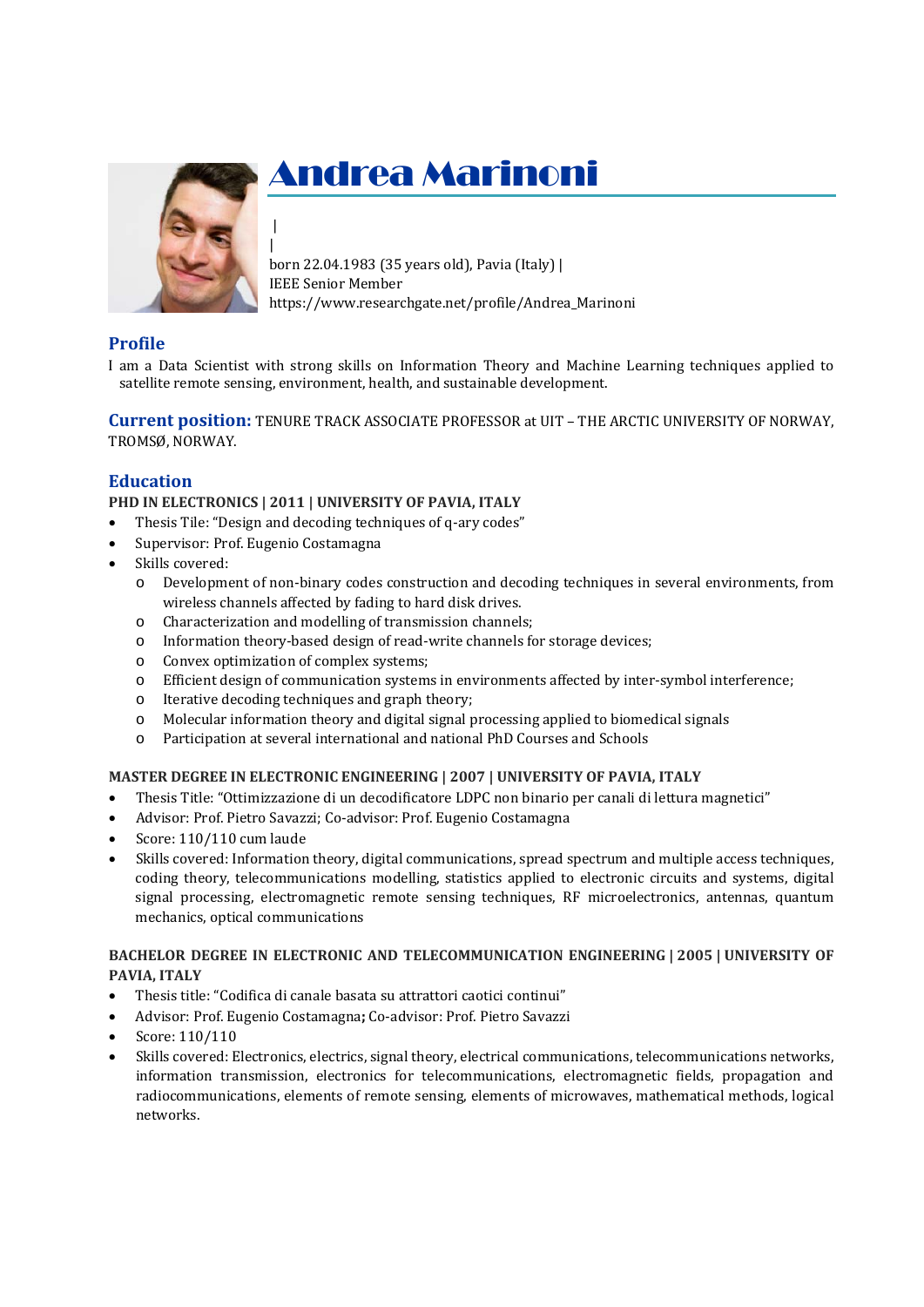## **CURRENT RESEARCH ACTIVITY**

- Efficient nonlinear signal processing applied to multimodal remote sensing
- Information theory-based methods for pattern recognition over large-scale heterogeneous datasets
- Big Data mining, analysis and management for human-environment interaction assessment
- Non-convex optimization for complex systems
- Environmental monitoring by Earth Observations analysis

## **Work Experience**

**TENURE TRACK ASSOCIATE PROFESSOR | AUGUST 2018 ‐ ONWARDS | UIT – THE ARCTIC UNIVERSITY OF NORWAY, TROMSØ, NORWAY**

Multimodal analysis for large-scale heterogeneous remote sensing dataset investigation:

- o Development of methods for efficient Information extraction
	- o Characterization of water environment for emergency response and sustainable development
	- o Sea ice mapping and feature extraction
	- o Machine learning and deep learning techniques for scalable computing
- o Analysis of large scale time series for long term evolution analysis in the Arctic area

#### **POST DOCTORAL RESEARCH FELLOW | MARCH 2013 – AUGUST 2018 | UNIVERSITY OF PAVIA, ITALY**

- Information theory-based techniques for remote sensing and biomedical informatics:
	- o Development and implementation of nonlinear hyperspectral unmixing methods;
	- o Physical-chemical composition assessment by means of remotely sensed data;
	- o Big Data frameworks for human-environment interaction assessment;
	- o Non-convex optimization algorithms for ill-posed problems;
	- o High rate lossless compression of hyperspectral images based on information theory.
- Supervisors: prof. Paolo Gamba (Univ. Of Pavia), prof. Riccardo Bellazzi (Univ. of Pavia)

## **SHORT VISITING RESEARCHER | APRIL 2016 | FUDAN UNIVERSITY, SHANGHAI, P.R.C**

- Big Data analysis on remote sensing and transportation data for efficient polycenter activity assessment
- Hosting Institution: Fudan University, School of Computer Science Shanghai Key Laboratory of Data Science, Key Laboratory for Information Science of Electromagnetic Waves (MoE) – Head: prof. Mingmin Chi

## **VISITING RESEARCHER | MARCH ‐ APRIL 2016 | SUN YAT‐SEN UNIVERSITY, GUANGZHOU, P.R.C**

- Hypergeometric analysis for urban remote sensing
- Hosting Institution: Sun Yat-Sen University, School of Geography and Planning, Dept. of Remote Sensing and Geographical, Information Engineering - Head: prof. Jun Li

## **SHORT VISITING RESEARCHER | NOVEMBER 2015 | BEN GURION UNIVERSITY OF THE NEGEV – BE'ER SHEVA, ISRAEL**

- Use of hyperspectral and SAR data for emergency response in Mediterranean
- Hosting Institution: Ben Gurion University of the Negev, Dept. of Geography and Environmental Development, Earth and Planetary Image Facility – Head: Prof. D. Blumberg

## **RESEARCH FELLOW | NOVEMBER 2010 – MARCH 2013 | UNIVERSITY OF PAVIA, ITALY**

- Analysis, design and optimization of 10+ Gbps transceivers over dispersive medium:
	- o Analysis of system architectures defined by international standards (IEEE 802.3: 1000BASE-T, 10GBASE-T, 100GBASE-KR);
	- o Study, design and implementation of efficient DSP algorithms;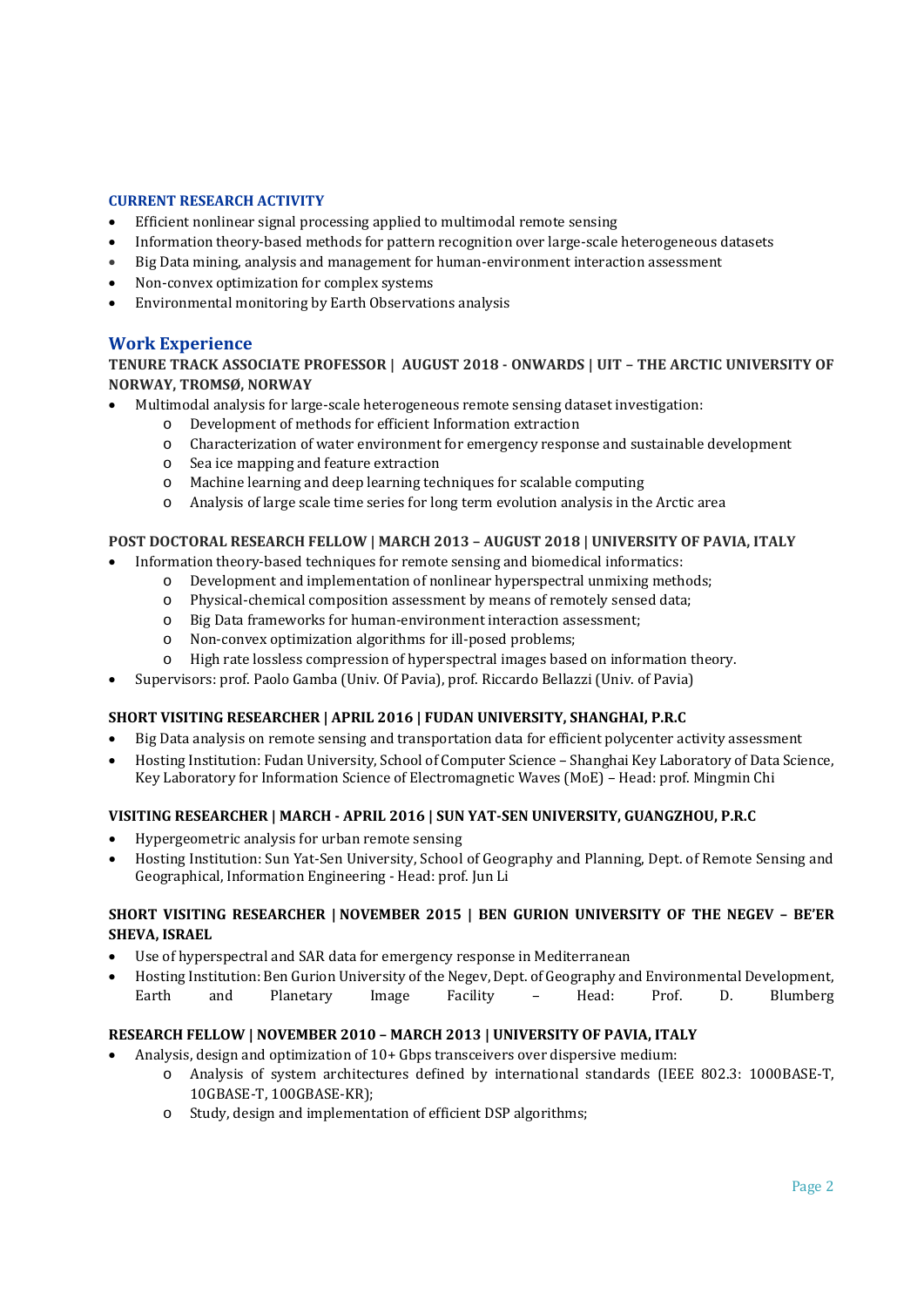- o Development of models and simulation environments for transmission chains derived from international standards, technical directives and proceedings of standard study groups;
- o Optimization of the system to improve the efficiency in terms of power consumption, error-rate performance, area occupation and overall complexity;
- o Definition of technical specifications for the transmission systems, merging up the constraints imposed by analog and digital IC design;
- o Optimization-oriented design of architectures for new and unreleased standards.
- Supervisors: prof. Paolo Gamba (Univ. Of Pavia), Stefano Valle (STMicroelectronics)

## **VISITING RESEARCHER | FEB. – AUG. 2009 | UNIVERSITY OF CALIFORNIA – LOS ANGELES (UCLA), USA**

- Research and development of capacity approaching codes: construction and decoding techniques
- Hosting Institution: University of California Los Angeles, Electrical Engineering Department, Communication System Lab. – Supervisor Prof. R. Wesel, Los Angeles, CA, USA 90095-1594

## **EXTERNAL COLLABORATOR | DECEMBER 2008 ‐ FEBRUARY 2009 | UNIVERSITY OF PAVIA, ITALY**

 Estimation of applicability of adaptive LDPC codes to video sequences transmission in time-varying radio communications

## **Invited Talks and Papers**

## **DECEMBER 2018**

• Key-note speaker at 3rd Digital Belt and Road Conference (DBAR18), Tengchong, P.R. China, on "Integrated remote sensing for sustainable development in the polar region"

## **JULY 2018**

- Invited paper at special session "Urban challenges and remotely sensed information capacities": IEEE International Geoscience and Remote Sensing Symposium (IGARSS) 2018, Valencia, Spain
- Invited paper at special session "Big Earth Data for global scale applications": IEEE International Geoscience and Remote Sensing Symposium (IGARSS) 2018, Valencia, Spain

## **DECEMBER 2015**

• Invited paper: SAGE JOURNAL OF DIABETES SCIENCE AND TECHNOLOGY, vol 10, nr 1

## **OCTOBER 2015**

• Invited speaker: Astroinformatics 2016, Dubrovnik, Croatia

## **JULY 2015**

• Invited paper at special session "Big Data methodologies in remote sensing and astronomy": IEEE International Geoscience and Remote Sensing Symposium (IGARSS) 2015, Milan, Italy

## **MAY 2014**

• Invited speaker at Workshop on New challenges on astro- and environmental informatics in the Big Data era: Gothard Observatory, Eötvös University, Szombathely, Hungary

## **DECEMBER 2010**

• Invited paper at Workshop on Application of Communication Theory to Emerging Memory Technologies: IEEE Globecom 2010, Miami, FL, USA

# **Participation to International Research Projects**

- EU H2020 EXTREMEEARTH project ("From Copernicus Big Data to Extreme Earth Analytics")
- FramCentre Flagship 2018 ALSIM project (Automised Large-scale Sea Ice Mapping")
- EU H2020 EOXPOSURE project ("Tools for mapping human exposure to risky environmental conditions by means of ground and earth observation data")
- EU H2020 PULSE project ("Participatory urban living for sustainable environments")
- EU FP7 MARsite project ("New Directions in Seismic Hazard assessment through Focused Earth Observation in the Marmara Supersite")
- EU COST action BIG-SKY-EARTH ("Big Data Era in Sky and Earth Observation")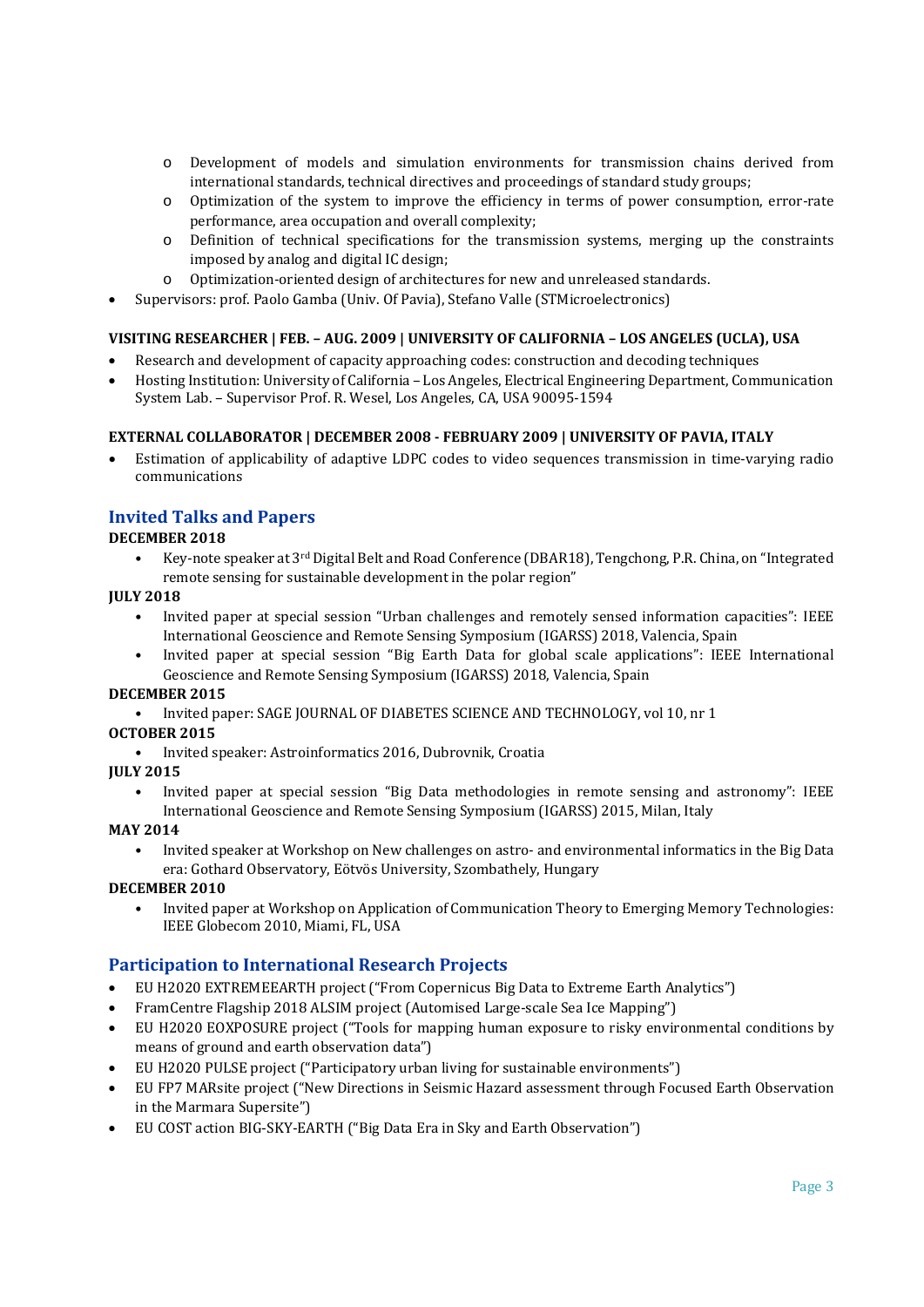- USHIER project (Utilizing SAR and Hyperspectral Integrated data for Emergency Response in the Mediterranean) sponsored by Agenzia Spaziale Italiana (ASI) under Italy-Israel cooperation program
- MoonMapping project ("Mapping the Moon surface for an extraterrestrial atlas") sponsored by Agenzia Spaziale Italiana (ASI) and Chinese Center for Space Exploration (COSE)

# **Participation to International Collaboration**

- Coordination and participation to International collaboration with University of Zurich, Zurich, Switzerland for research projects about:
	- o design and development of modern data processing architectures for mining and understanding large scale heterogeneous databases with different spatial- and time-granularity;
	- o design and development of a new framework based on topic models and local affinity recognition for mapping of air pollution evolution in Europe.
- Coordination and participation to International collaboration with Paul Scherrer Institute, Zurich, Switzerland for research projects about:
	- o Spectral analysis of cryoconite composition from samples collected on the Italian Alps;
	- o Development of nonlinear methods for ultraspectral unmixing for glaciology and cryosphere charactrization.
- Coordination and participation to International collaboration with CONAE (Argentinian Space Agency), Cordoba, Argentina for research projects about:
	- o design and development of data processing suits for advanced characterization of epidemiological processes in the Cordoba area;
	- o design and development of a new framework based on data collected from Earth observations, environmental records, epidemiological patterns and oviposition probes of Aedes Aegipty mosquitoes for accurate understanding of the impact of humidity and temperature on the sprawl and disease evolution, with special focus on Dengue fever.
- Coordination and participation to International collaboration with EPFL, Lausanne, Switzerland for research projects about:
	- o design and development of nonlinear hyperspectral unmixing methods for detection of mafic minerals;
	- o design and development of a new framework for identification of mafic minerals over extraterrestrial bodies (Mars, Moon) by means of higher order multivariate inversion.
- Coordination and participation to International collaboration with Sun Yat-Sen University, Guangzhou, P.R.C. for research projects about:
	- o design and development of methods for nonlinear hyperspectral unmixing based on nonlinear optimization techniques;
	- o design and development of a new framework for hypergeometric analysis and pattern recognition on remotely sensed records.
- Coordination and participation to International collaboration with Fudan University, Shanghai, P.R.C. for research projects about:
	- o design and development of processing chain for active learning-based classification of hyperspectral images;
	- o design and development of a new framework for polycenter activity in urban areas by means of remote sensing, environmental and transportation data.
- Coordination and participation to International collaboration with Ben Gurion University of Negev, Be'er Sheva, Israel for research projects about:
	- o design and development of methods processing chain for rapid mapping using COSMO/Skymed spotlight SAR data;
	- o design and development a new unmixing technique that may be used to extract information about built-up area extent and materials.
	- o design and development of an architecture to check for changes in the road network and possibly detecting road blockage
- Coordination and participation to International collaboration with University of Extremadura, Caceres, Spain for research projects about: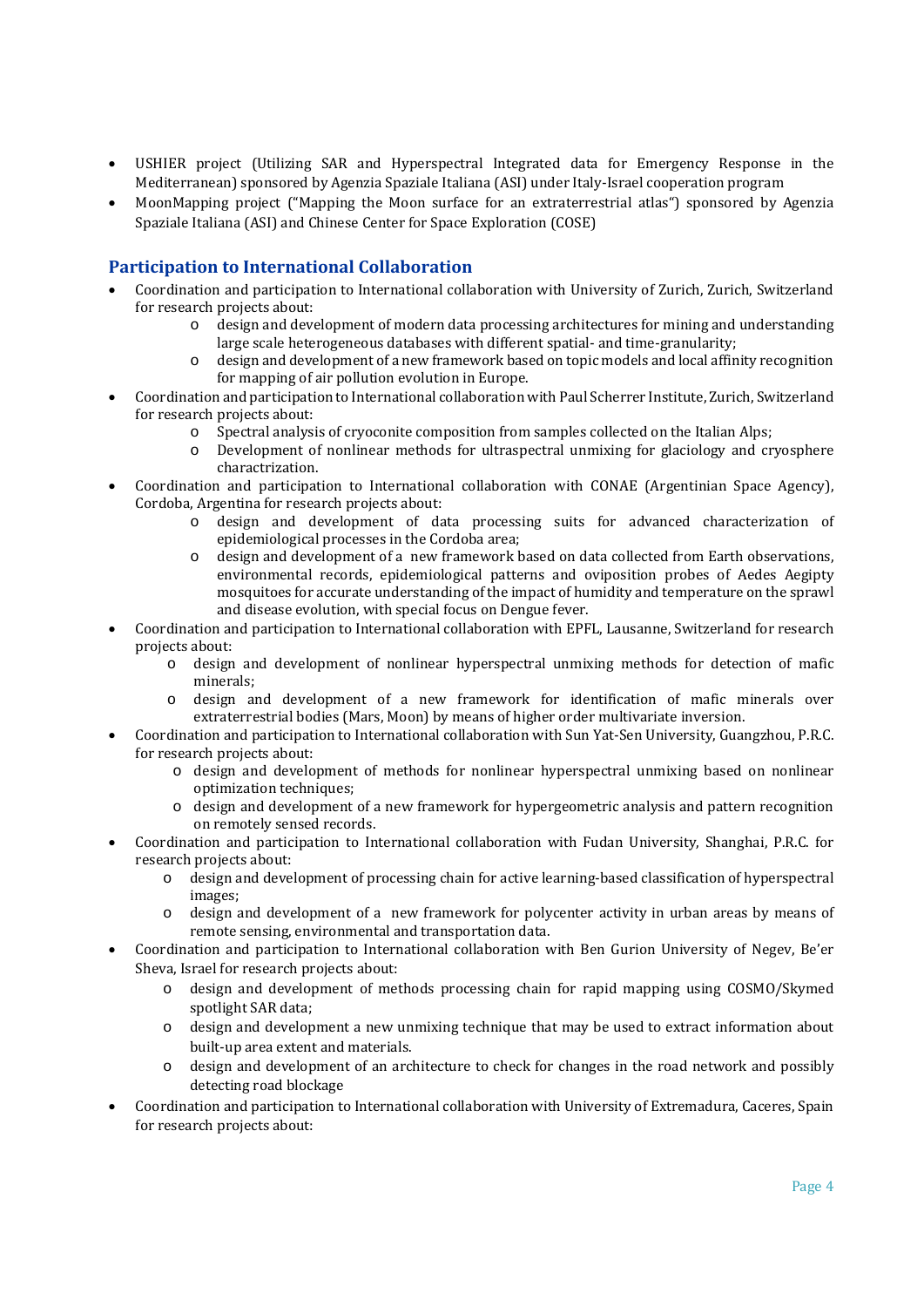- o hyperspectral unmixing by means of polytope decomposition and artificial neural networks;
- o estimation of nonlinearity order in hyperspectral images;
- o nonlinearity a priori detection in hyperspectral unmixing frameworks.
- Coordination and participation to International collaboration with Applied Physics Lab., Johns Hopkins Univ., Laurel, MD for research projects about:
	- o characterization of dark spectra in Mercury surface observations;
	- o analysis of data from NASA MESSENGER mission;
	- o development of nonlinear unmixing methods for Mercury surface data description enhancement;
	- o understanding and quantifying physical-chemical composition of Mercury surface.
- Coordination and participation to International collaboration with University of California, Los Angeles (UCLA) for research projects about:
	- o Coding theory;
	- o Analysis and design of capacity approaching codes;
	- o Optimization of q-ary codes, focusing on LDPC codes;
	- o Spectrally efficient communications;
	- o Turbo equalization applied to capacity approaching codes;
	- o Iterative algorithms for detection and decoding;
	- o Graph theory.
- Coordination and participation to collaboration with STMicroelectronics Italia for research projects about:
	- o Coding theory;
	- o Analysis and design of capacity approaching codes;
	- o Optimization of q-ary codes, focusing on LDPC codes;
	- o Application of q-ary codes to data storage systems;
	- o Characterization and modeling of magnetic recording channels;
	- o Turbo equalization applied to capacity approaching codes;
	- o Soft detection by Forward-backward algorithms;
	- o Iterative algorithms for detection and decoding and Graph theory;
	- o Analysis of system architectures defined by international standards (IEEE 802.3an: 1000BASE-T, 10GBASE-T, 100GBASE-KR).

# **Technical Scientific Committees**

**JUNE 2017 | FLORENCE, ITALY** Intl. Workshop on Content-Based Multimedia Indexing (CBMI17) **SEPTEMBER 2016 | UNIVERSITY OF PAVIA, ITALY** Summer School on "Big Data in Precision Medicine" **APRIL 2016 | DLR OBERPFAFFENHOFEN, GERMANY** Bigskyearth training school "Methodologies for large-scale analytics in Earth Observation and Astronomy" **JULY 2014 | UNIVERSITY OF PAVIA, ITALY** Big Data Day

# **Publications**

- Author of 28 Journal Papers
- Author of 32 Conference papers
- Author of 1 Book chapter
- Scopus H-Index: 8

# **Scientific paper reviewer**

- IEEE Transactions on Image Processing
- Elsevier Pattern Recognition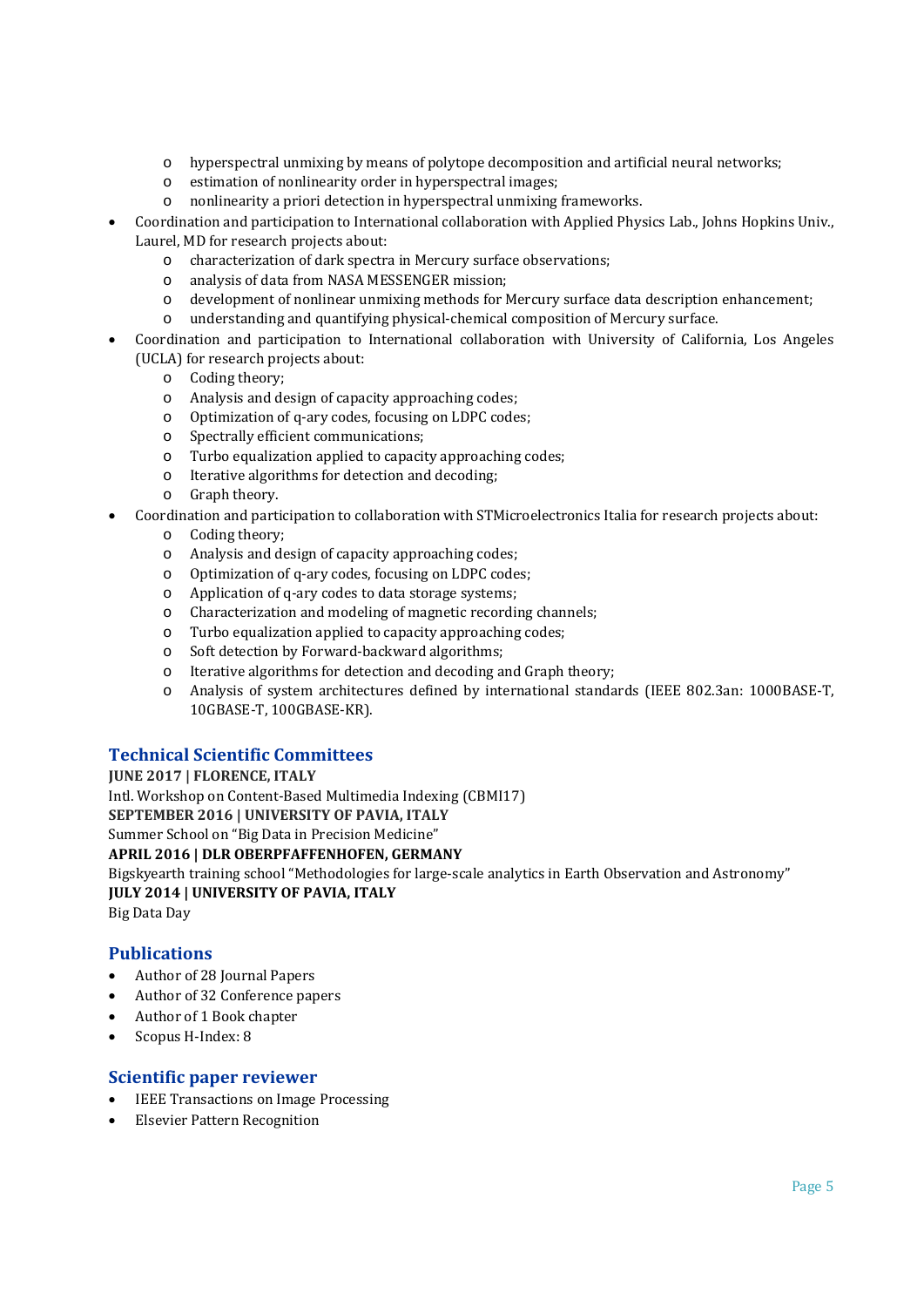- Elsevier Pattern Recognition Letters
- Elsevier Journal of Biomedical Informatics
- SPIE Journal on Applied Remote Sensing
- IEEE Wireless Communication Letters
- IEEE Transactions on Communications
- IEEE Communication Letters
- IEEE Transactions on Geoscience and Remote Sensing
- IEEE Journal of Selected Topics in Applied Earth Observations and Remote Sensing
- IEEE Geoscience and Remote Sensing Letters
- IEEE International Symposium on Information Theory (ISIT) 2015
- IEEE Wireless Communication and Networking Conference (WCNC) 2011
- IEEE Global Communication Conference (GLOBECOM) 2010
- IEEE International Symposium on Personal, Indoor and Mobile Radio Communication (PIMRC) 2009
- IEEE Information Theory Workshop (ITW) 2009
- GTTI annual meeting 2008

# **Teaching**

## **2018 ‐ ONWARD | UIT – THE ARCTIC UNIVERSITY OF NORWAY, TROMSØ, NORWAY**

Teaching "Environmental monitoring from satellite" – UiT the Arctic University of Norway **2009 ‐ 2018 | UNIVERSITY OF PAVIA, ITALY**

- Teaching assistant of "Digital signal processing" course Univ. of Pavia, Italy
- Collaboration and support to didactic activity of "Digital signal processing" course: seminars, exams assistance, practice and laboratory projects development

## **2005‐2011 | UNIVERSITY OF PAVIA, ITALY**

- Tutor Project n°2: Electronics, Univ. of Pavia, Italy.
- Collaboration and support to didactic activity of "Electronics" course: exams assistance, practice and laboratory projects development

## **OCTOBER 2004 – OCTOBER 2005 | UNIVERSITY OF PAVIA, ITALY**

- Tutor Project n°4: Computer Science, Univ. of Pavia, Italy.
- Collaboration and support to didactic activity of "Principles of Computer Science" and "Principles of Computer Science - Lab." courses: exams assistance, practice and laboratory projects development

# **Honors and Awards**

- 2019: Winner of Åsgard research programme, funded by Institut Français de Norvège, Oslo, Norway, to foster collaboration in joint research projects between Norwegian and French research center
- 2018: Winner of "Progetto professionalità Ivano Becchi" grant funded by Fondazione Banco del Monte di Lombardia, Italy, and sponsored by the University of Pavia and NASA Jet Propulsion Laboratory, Pasadena, CA, USA, for supporting the development of advanced methods of air pollution analysis by remote sensing data investigation
- 2017: Winner of INROAD grant, sponsored by Univ. of Pavia and Fondazione CARIPLO, Italy, for supporting excellence in design of EU ERC proposal
- 2010: Winner of "Dote Ricercatore" Post Doctoral Fellowship Univ. of Pavia, Italy, STMicroelectronics and the Region of Lumbardy (24 months - 50.000 €)
- 2010: Award for the best poster Annual Meeting of Young Researchers in Physiology 2010
- 2009: "Premio Francesco Carassa 2009" award for the best paper from a young scientist in Transmission session -GTTI (Gruppo di Telecomunicazioni e Teoria dell'Informazione)

# **Memberships**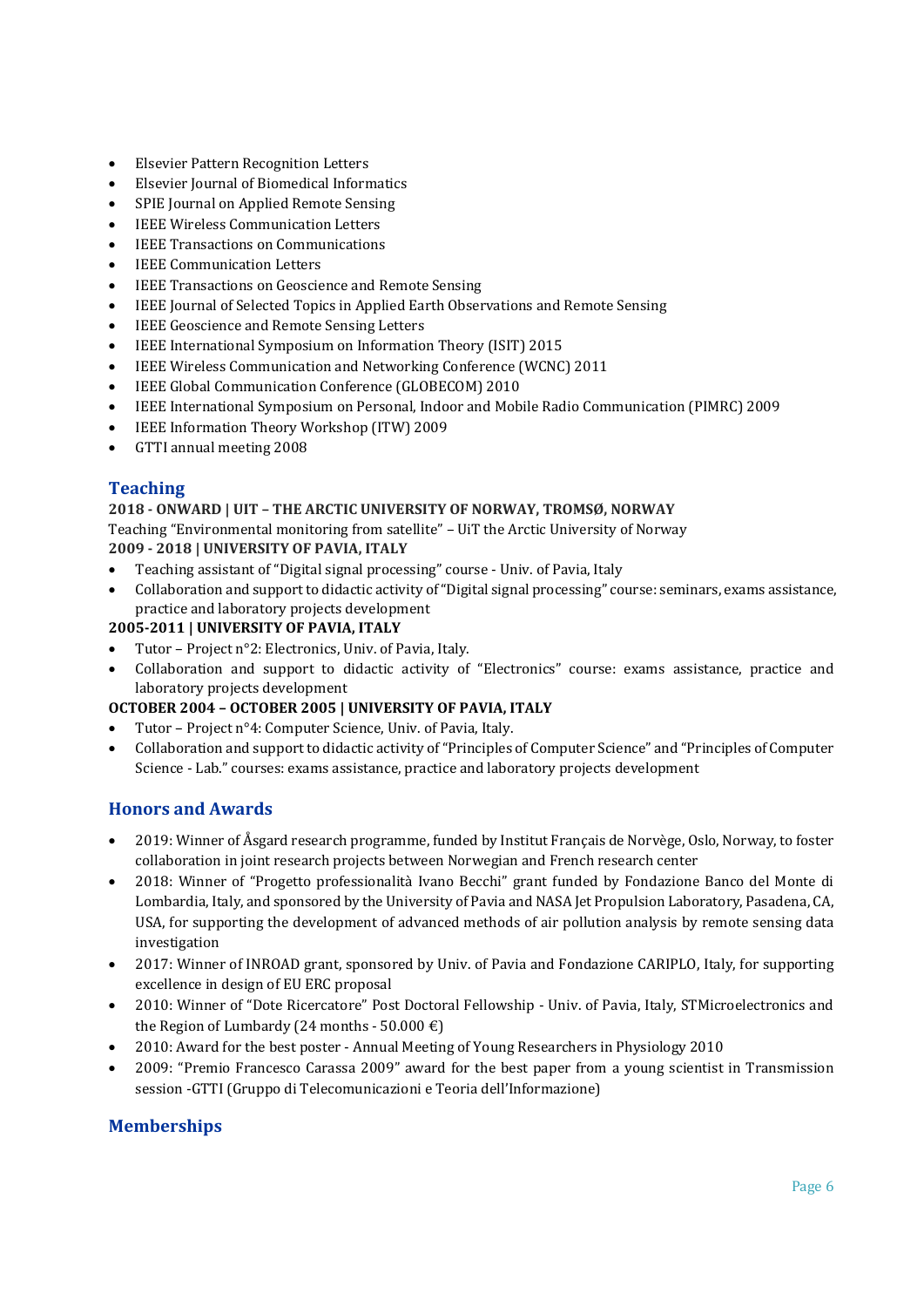- IEEE (Student Member: 2007 Member: 2011 Senior Member: 2016)
- ISUH International Society on Urban Health (2017)
- GTTI (Member: 2007)
- Founder and chair of IEEE GRSS Norway chapter (2019-onwards)

# **Skills and competences**

## **TECHNICAL SKILLS**

- Strong expertise on remote sensing images' processing and analysis
- Advanced knowledge of Data Mining, Machine Learning and Deep Learning algorithms and techniques
- Strong expertise on Information Theory
- Good organizational skills developed in a variety of deadline orientated situations

# **COMPUTER SCIENCE SKILLS**

- OS: Windows, Linux
- Languages: C, C++, Java.
- Matlab and Matlab's Simulink environment
- Knowledge of software ENVI for remote sensing images' processing .

## **TEAM WORK SKILLS**

- Strong skills in working in international teams and in different professional fields.
- Strong skills in coordinating people in a working team

## **Languages**

- Italian: mother tongue
- English: Proficient user for understanding, writing and reading
- Chinese: Basic user for understanding, writing and reading
- French: Basic user for understanding, writing and reading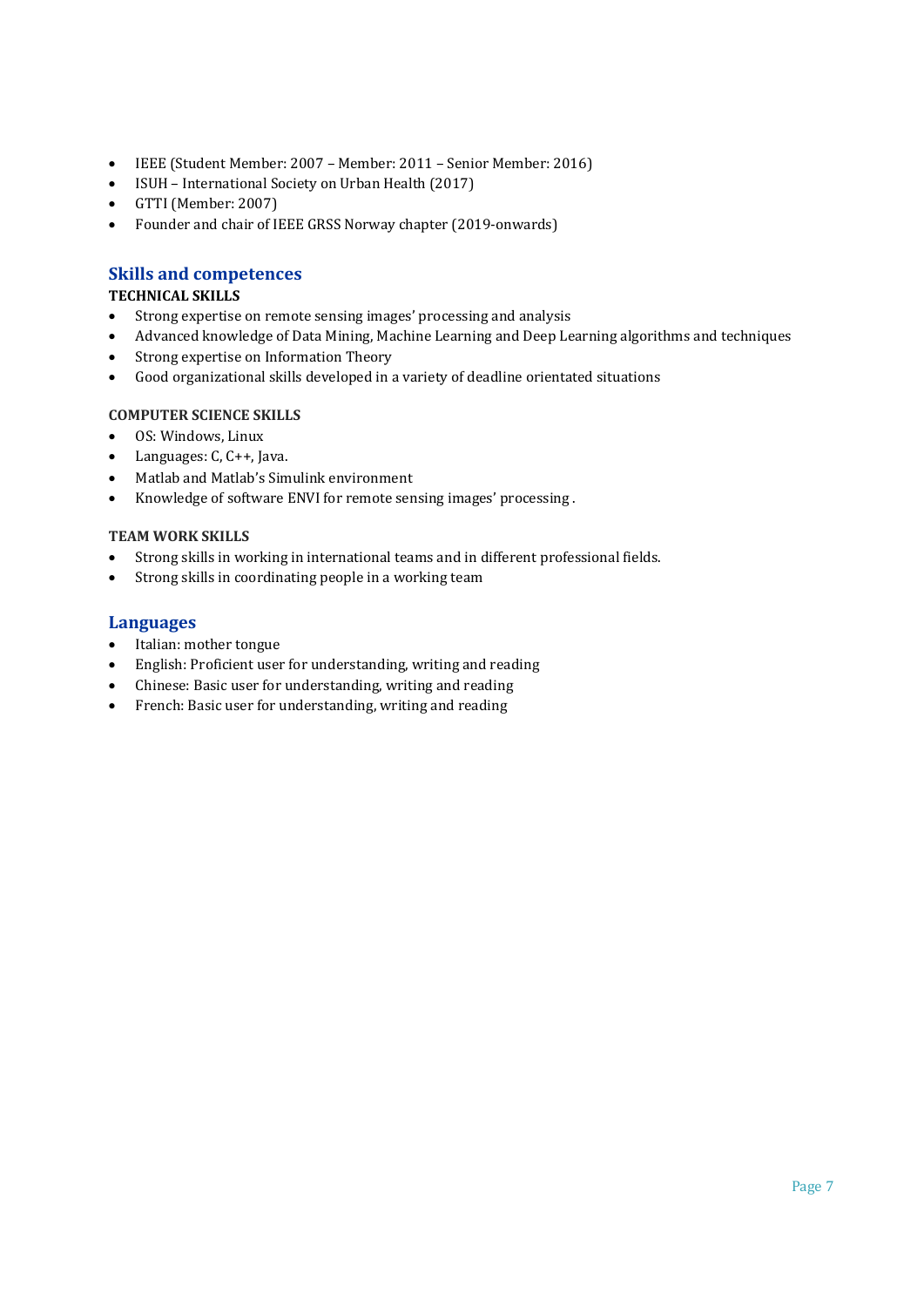# **Andrea Marinoni - Publications**

## **Scientific Publications Journal Papers Summary**

5 publications on IEEE Trans. On Geoscience and Remote Sensing

8 publications on IEEE Journal of Selected Topics in Applied Earth Observations And Remote Sensing

2 publications on IEEE Geoscience and Remote Sensing Letters

1 publication on IEEE Trans. On Computational Imaging

- 1 publication on IEEE Journal of Selected Topics in Signal Processing
- 1 publication on ISPRS archives
- 2 publications on Remote Sensing

3 publications on SPIE Journal of Applied Remote Sensing

- 1 publication on Journal Of Diabetes Science And Technology (invited)
- 1 publication on Elsevier Journal of Biomedical Informatics
- 1 publication on Studies In Health Technology And Informatics
- 1 publication on EURASIP Journal on Wireless Communications and Networking
- 1 publication on IET Image Processing

## **List**

- 1. **A. Marinoni**, P. Gamba, "Improving reliability in nonlinear hyperspectral unmixing by multidimensional structural optimization," IEEE Trans. on Geoscience and Remote Sensing, 2019
- 2. S. Xu, J. Li, M. Khodadadzadeh, **A. Marinoni**, P. Gamba, B. Li, "Abundance- Indicated subspace for hyperspectral classification with limited training samples," IEEE Journal of Selected Topics in Applied Earth Observations and Remote Sensing, 2019
- 3. Y. Su, J. Li, A. Plaza, **A. Marinoni**, P. Gamba, S. Chakravortty, "DAEN: Deep autoencoder networks for hyperspectral unmixing," IEEE Trans. on Geoscience and Remote Sensing, 2019
- 4. W. Luo, L. Gao, R. Zhang, **A. Marinoni**, B. Zhang, "Bilinear normal mixing model for spectral unmixing," IET Image Processing, 13(2): 344-354, 2019
- 5. **A. Marinoni**, J. Plaza, A. Plaza, P. Gamba, "Estimating nonlinearities in p-linear hyperspectral mixtures," IEEE Transactions on Geoscience and Remote Sensing, 56(11): 6586-6595, 2018
- 6. M. Tang, B. Zhang, **A. Marinoni**, L. Gao, P. Gamba, "Multiharmonic Postnonlinear Mixing Model for Hyperspectral Nonlinear Unmixing," IEEE Geoscience and Remote Sensing Letters, 15(11): 1765-1769, 2018
- 7. Y. Su, **A. Marinoni**, J. Li, J. Plaza, P. Gamba, "Stacked nonnegative sparse autoencoders for robust hyperspectral unmixing," IEEE Geoscience and Remote Sensing Letters, 15(9): 1427-1431, 2018
- 8. J. Ma, W. Zhang, **A. Marinoni**, L. Gao, B. Zhang, "An improved spatial and temporal reflectance unmixing model to synthesize time series of landsat-like images," Remote Sensing, 10(9), 1388, 2018
- 9. X. Pan, L. Gao, **A. Marinoni**, B. Zhang, F. Yang, P. Gamba, "Semantic Labeling of High Resolution Aerial Imagery and LiDAR Data with Fine Segmentation Network," Remote Sensing, 10(5), 743, 2018
- 10. M. Tang, L. Gao, **A. Marinoni**, P. Gamba, B. Zhang, "Integrating Spatial Information in the Normalized P-Linear Algorithm for Nonlinear Hyperspectral Unmixing," IEEE Journal of Selected Topics in Applied Earth Observations and Remote Sensing, 11(4):1179-1190, 2018
- 11. J. Ma, W. Zhang, **A. Marinoni**, L. Gao, B. Zhang, "Performance assessment of ESTARFM with different similarpixel identification schemes," SPIE Journal Of Applied Remote Sensing, 12(2):025017, 2018
- 12. **A. Marinoni**, G.C. Iannelli, P. Gamba, "An information theory-based scheme for efficient classification of remote sensing data", IEEE Trans. On Geoscience and Remote Sensing, 55(10): 5864-5876, 2017
- 13. **A. Marinoni**, H. Clenet, "Higher order nonlinear hyperspectral unmixing for mineralogical analysis over extraterrestrial bodies",IEEE Journal Of Selected Topics In Applied Earth Observations And Remote Sensing, 10(8):3722-3733, 2017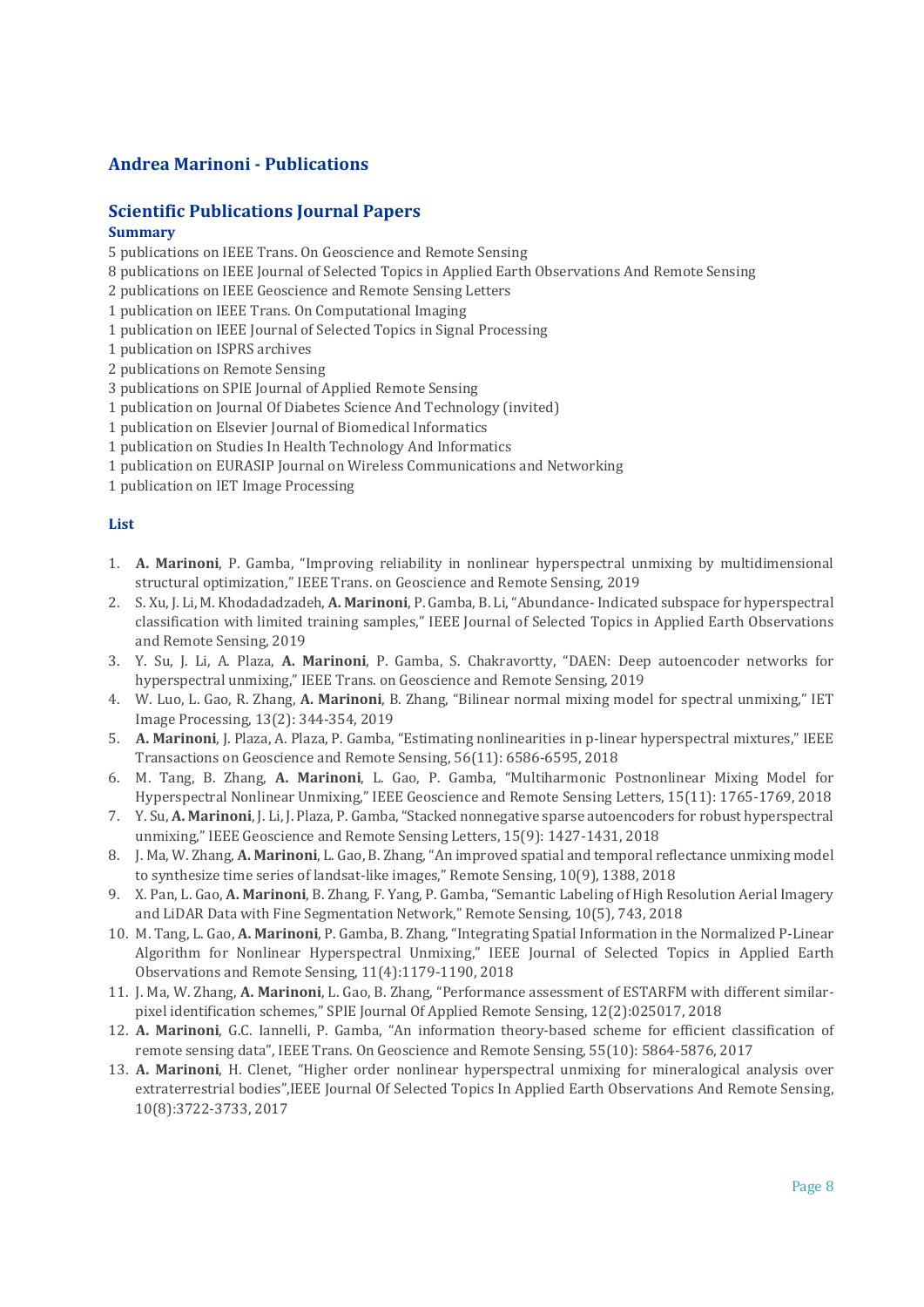- 14. **A. Marinoni**, A. Plaza, P. Gamba, "A novel pre-unmixing framework for efficient detection of linear mixtures in hyperspectral images," IEEE Trans. On Geoscience and Remote Sensing, 55(8):4325-4333, 2017
- 15. **A. Marinoni**, P. Gamba, "Unsupervised data driven feature extraction by means of mutual information maximization," IEEE Trans. On Computational Imaging, 3(2):243-253, 2017
- 16. **A. Marinoni**, P. Gamba, "Efficient detection of anomaly patterns through global search in remotely sensed big data," SPIE Journal of Applied Remote Sensing, 10(4),045012, Oct. 2016
- 17. W. Luo, L. Gao, A. Plaza, **A. Marinoni**, B. Yang, L. Zhong, P. Gamba, B. Zhang "A New Algorithm for Bilinear Spectral Unmixing of Hyperspectral Images Using Particle Swarm Optimization", IEEE Journal Of Selected Topics In Applied Earth Observations And Remote Sensing, 9(12):5776-5790, Sept. 2016
- 18. **A. Marinoni**, P. Gamba, "Seizing on sparsity in nonlinear hyperspectral unmixing for enhanced image compression", SPIE Journal Of Applied Remote Sensing, 10(4),042007, Aug. 2016
- 19. S. Havivi, I. Schvartzman, S. Maman, **A. Marinoni**, P. Gamba, S. R. Rotman, D. G. Blumberg, "Utilizing SAR and multispectral integrated data for emergency response", ISPRS-archives, 41:493-496, June 2016
- 20. **A. Marinoni**, A. Plaza, P. Gamba, "Harmonic Mixture Modeling for Efficient Nonlinear Hyperspectral Unmixing", IEEE Journal Of Selected Topics In Applied Earth Observations And Remote Sensing, 9(9):4247- 4256, Jan. 2016
- 21. **A. Marinoni**, P. Gamba, "Accurate Detection of Anthropogenic Settlements in Hyperspectral Images by Higher Order Nonlinear Unmixing", IEEE Journal Of Selected Topics In Applied Earth Observations And Remote Sensing, Dec. 2015
- 22. A.Dagliati, **A. Marinoni**, C. Cerra, P. Decata, L. Chiovato, P. Gamba, R. Bellazzi, "Integration of Administrative, Clinical, and Environmental Data to Support the Management of Type 2 Diabetes Mellitus: From Satellites to Clinical Care", Journal Of Diabetes Science And Technology 10(1):19-26, Dec. 2015 (invited paper)
- 23. **A. Marinoni**, P. Gamba, "An Efficient Approach for Local Affinity Pattern Detection in Remotely Sensed Big Data," IEEE Journal Of Selected Topics In Applied Earth Observations And Remote Sensing 8(10):1-12, Oct. 2015
- 24. **A. Marinoni**, P. Gamba, "A Novel Approach For Efficient p-Linear Hyperspectral Unmixing," IEEE Journal Of Selected Topics In Signal Processing 9(6):1-11, Sept. 2015
- 25. A. Dagliati, **A. Marinoni**, C. Cerra, P. Gamba, R. Bellazzi, "On The Correlation Between Geo-Referenced Clinical Data And Remotely Sensed Air Pollution Maps", Studies In Health Technology And Informatics 216:1048, Aug. 2015
- 26. **A. Marinoni**, J. Plaza, A. Plaza, P. Gamba: "Nonlinear Hyperspectral Unmixing Using Nonlinearity Order Estimation and Polytope Decomposition", IEEE Journal Of Selected Topics In Applied Earth Observations And Remote Sensing, 8(6):1-11, June 2015
- 27. **A. Marinoni**, E. Rizzo, I. Limongelli, P. Gamba, R. Bellazzi: "A kinetic model-based algorithm to classify NGS short reads by their allele origin", Elsevier Journal on Biomedical Informatics, vol 53, Oct. 2014
- 28. **A. Marinoni**, P. Savazzi, P. Gamba: Efficient detection-and-decoding for q-ary LDPC coded signals over Partial Response channels", EURASIP Journal on Wireless Communications and Networking, 2013:18

# **Scientific Publications Conferences**

## **Summary**

- 6 publications on IEEE International Geoscience and Remote Sensing Symposium proceedings (1 invited)
- 1 publication on EARSeL SIG Imaging Spectroscopy Workshop proceedings
- 1 publication on Elsevier Intl, Conf. on Urban Health proceedings
- 6 publications on IEEE Workshop on Hyperspectral Image and Signal Processing: Evolution in Remote Sensing proceedings
- 2 publications on ESA Big Data from Space Conference proceedings
- 1 publication on Astroinformatics proceedings (invited)
- 1 publication on Joint Urban Remote Sensing Event proceedings
- 1 publication on Workshop on New challenges on astro- and environmental informatics in the Big Data era proceedings (invited)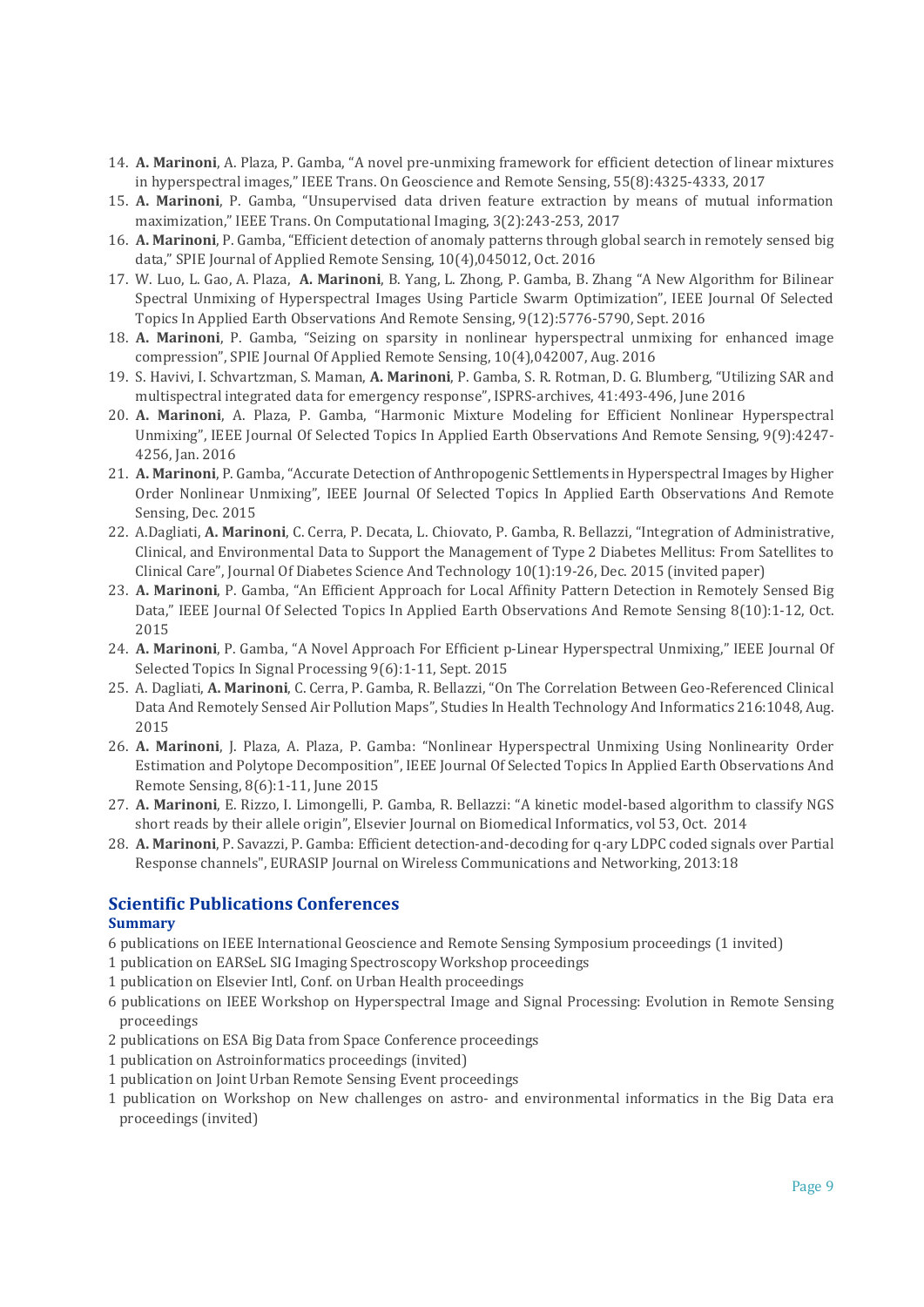- 1 publication on IEEE International Conference on Environmental Engineering proceedings
- 1 publication on IEEE International Conference on Healthcare Informatics proceedings
- 2 publications on IEEE Global Communications Conference proceedings (1 invited)
- 1 publication on IEEE International symposium on applied sciences in biomedical and communication technologies proceedings
- 2 publications on International Symposium on Turbo Codes and iterative information processing proceedings
- 1 publication on Annual Meeting of Young Researchers in Physiology proceedings
- 1 publication on IEEE International Conference on Communications proceedings
- 4 publications on GTTI Annual meeting proceedings

## **List**

- 29. Y. Zhao, B. Huang, **A. Marinoni**, P. Gamba, "High spatiotemporal resolution PM2.5 concentration estimation with satellite and ground observations: A case study in New York City," IEEE International Conference on Environmental Engineering (EE 2018), Milan, Italy
- 30. **A. Marinoni**, P. Gamba (2017) "Daily monitoring of air quality by remotely sensed data for enhanced exposure assessment," Elsevier Intl Conc. On Urban Health 2017 (ICUH 2017), Coimbra, Portugal.
- 31. **A. Marinoni**, P. Gamba (2017) "On the direct assessment of endmember fractions in hyperspectral images," IEEE International Geoscience and Remote Sensing Symposium 2017 (IGARSS 2017), Dallas, TX, USA
- 32. M. Tang, L. Gao, **A. Marinoni**, B. Zhang (2017) "Nonlinear hyperspectral unmixing based on normalized plinear algorithm," IEEE International Geoscience and Remote Sensing Symposium 2017 (IGARSS 2017), Dallas, TX, USA
- 33. Y. Su, J. Li, **A. Marinoni**, A. Plaza, P. Gamba (2017) "Nonnegative sparse autoencoder for robust endmember extraction from remotely sensed hyperspectral images," IEEE International Geoscience and Remote Sensing Symposium 2017 (IGARSS 2017), Dallas, TX, USA
- 34. **A. Marinoni**, P. Gamba (2017) "Mineral mapping from Chang'E 1 data," 10th EARSeL SIG Imaging Spectroscopy Workshop, 19-21 April 2017, Zurich (CH)
- 35. **A. Marinoni**, H. Clenet (2016) "Identification Of Mafic Minerals On Mars By Nonlinear Hyperspectral Unmixing",IEEE Workshop on Hyperspectral Image and Signal Processing: Evolution in Remote Sensing (WHISPERS) 2016, June 21-24, 2016, Los Angeles, CA, USA
- 36. **A. Marinoni**, J. Plaza, A. Plaza, P. Gamba (2016) "An Iterative Enhancement Of Higher Order Nonlinear Mixture Model For Accurate Hyperspectral Unmixing", IEEE Workshop on Hyperspectral Image and Signal Processing: Evolution in Remote Sensing (WHISPERS) 2016, June 21-24, 2016, Los Angeles, CA, USA
- 37. **A. Marinoni**, A. Plaza, P. Gamba (2016) "On The Detection Of Linear Mixtures In Hyperspectral Images", IEEE International Geoscience and Remote Sensing Symposium 2016 (IGARSS 2016), July 10-15, 2016, Beijing, China
- 38. **A. Marinoni**, P. Gamba (2016) "On the effect of air pollution on clinical records of diabetes-related patients", ESA Big Data from Space Conference (BiDS), March 15-17, 2016, Santa Cruz de Tenerife, Spain
- 39. **A. Marinoni** (2015) "Multivariate inverse problems in Earth and extraterrestrial observations analysis", Astroinformatics, 2015, Dubrovnik, Croatia. (Invited paper)
- 40. **A. Marinoni**, P.Gamba (2015) "Nonlinear endmember extraction in Earth observations and astroinformatics data interpretation and compression", IEEE International Geoscience and Remote Sensing Symposium 2015 (IGARSS 2015), July 26-31, 2015, Milan, Italy
- 41. **A. Marinoni**, A. Dagliati, R. Bellazzi, P. Gamba (2015) "Inferring air quality maps from remotely sensed data to exploit georeferenced clinical onsets: the Pavia 2013 case", IEEE International Geoscience and Remote Sensing Symposium 2015 (IGARSS 2015), July 26-31, 2015, Milan, Italy
- 42. **A. Marinoni**, P. Gamba (2015) "Order-∞ nonlinear hyperspectral unmixing by sinusoidal polytope decomposition", IEEE Workshop on Hyperspectral Image and Signal Processing: Evolution in Remote Sensing (WHISPERS) 2015, June 2-5, 2015, Tokyo, Japan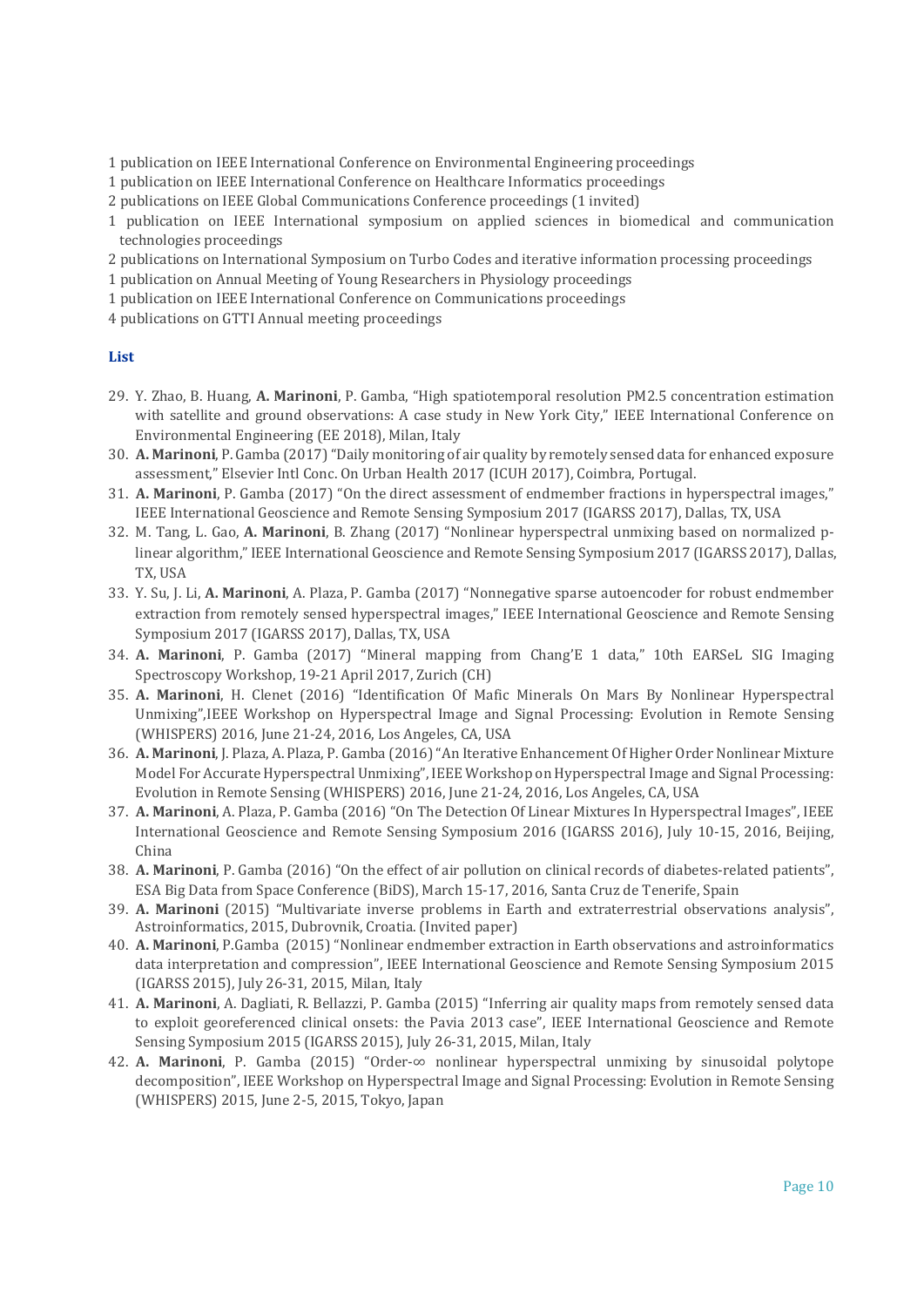- 43. **A. Marinoni**, R. Klima, P. Gamba (2015) "Characterizing dark spectra in Mercury surface observations by nonlinear hyperspectral modeling", IEEE Workshop on Hyperspectral Image and Signal Processing: Evolution in Remote Sensing (WHISPERS) 2015, June 2-5, 2015, Tokyo, Japan
- 44. **A. Marinoni**, P. Gamba (2015): "On the effect of nonlinear mixing in hyperspectral images of human settlements", Joint Urban Remote Sensing Event (JURSE), Mar. 30 – Apr. 1, 2015, Lausanne, CH
- 45. **A. Marinoni**, P. Gamba (2014): "Big Data for human-environment interaction assessment: challenges and opportunities", ESA Big Data from Space Conference (BiDS), Nov. 12-14, 2014, Frascati, I
- 46. **A. Marinoni**, P. Gamba (2014): "Detection of local affinity patterns in Big Data", Workshop on New challenges on astro- and environmental informatics in the Big Data era, Szombathely, H (invited paper)
- 47. **A. Marinoni**, P. Gamba (2014): "Non-linear hyperspectral unmixing by polytope decomposition", IEEE Workshop on Hyperspectral Image and Signal Processing: Evolution in Remote Sensing (WHISPERS) 2014, June 24-27, 2014, Lausanne, CH
- 48. **A. Marinoni**, J. Plaza, A. Plaza, P. Gamba (2014): "Integrating multiple nonlinear estimators into hyperspectral unmixing", IEEE Workshop on Hyperspectral Image and Signal Processing: Evolution in Remote Sensing (WHISPERS) 2014, June 24-27, 2014, Lausanne, CH
- 49. **A. Marinoni**, E. Rizzo, I. Limongelli, R. Bellazzi, P. Gamba (2014): "Kimimila: a new model to classify NGS short reads by their allele origin", IEEE International Conference on Healthcare Informatics (ICHI) 2014, Sept. 15- 17, 2014, Verona, I
- 50. **A. Marinoni**, P. Savazzi, R. Wesel (2011): "On q-ary LDPC Code Design for a Low Error Floor" , IEEE Global Communications Conference (GLOBECOM) 2011, Dec. 5-9, 2011, Houston, TX.
- 51. **A. Marinoni**, A. Cabrini, E. Costamagna, G. Torelli, P. Gamba (2010) : "Challenges and opportunities for information theory-based design of Phase Change Memories", IEEE Global Communications Conference (GLOBECOM) 2010 - Workshop on Application of Communication Theory to Emerging Memory Technologies, Dec. 6-10, 2010, Miami, FL. (invited paper).
- 52. P. Spaiardi, F. Talpo, M. Toselli, G. Biella, **A. Marinoni**, P. Savazzi, L. Favalli (2010): "Analysis of the noise associated to the muscarinic modulation of the mouse perirhinal cortex", 3rd International symposium on applied sciences in biomedical and communication technologies (ISABEL) 2010, November 7-10, 2010, Roma,
- 53. **A. Marinoni**, P. Savazzi, R. Wesel (2010): "Protograph-based q-ary LDPC codes for higher order modulation", 6th International Symposium on Turbo Codes and iterative information processing (ISTC) 2010, Sept. 6-10, 2010, Brest, F.
- 54. F. Talpo, P. Spaiardi, **A. Marinoni**, P. Savazzi, L. Favalli, Y. Yanagawa, M. Toselli, G. Biella (2010): "Muscarinic modulation of the mouse perirhinal cortex and associated noise analysis", Annual Meeting of Young Researchers in Physiology 2010 – June, 14-18, 2010, Pisa, I
- 55. **A. Marinoni**, P. Savazzi (2010): "Efficient receivers for q-ary LDPC coded signals over Partial Response channels", IEEE International Conference on Communications (ICC) 2010, May 23-27, 2010, Cape Town, ZA.
- 56. **A. Marinoni**, P. Savazzi, L. Favalli (2010): "Exploiting source correlation to improve performance of q-ary Rate Compatible LDPC codes", Gruppo nazionale Telecomunicazioni e Teoria dell'Informazione (GTTI) Annual meeting 2010, June 21-23, 2010, Brescia, I
- 57. **A. Marinoni**, P. Savazzi (2010): "Efficient receivers of q-ary LDPC coded signals over Partial Response channels", Gruppo nazionale Telecomunicazioni e Teoria dell'Informazione (GTTI) Annual meeting 2010, June 21-23, 2010, Brescia, I
- 58. **A. Marinoni**, T. Courtade, R. Wesel (2009): "Spectrally efficient LDPC coded modulations", Gruppo nazionale Telecomunicazioni e Teoria dell'Informazione (GTTI) Annual meeting 2009, June 23-25, 2009, Parma, I
- 59. **A. Marinoni**, P. Savazzi, S. Valle (2008): "Efficient design of non-binary LDPC codes for magnetic recording channels, robust to error bursts", 5th International Symposium on Turbo Codes and related topics (ISTC) 2008, Sept. 1-5, 2008, Lausanne, CH.
- 60. **A. Marinoni**, P. Savazzi, S. Valle. (2008): "Non-binary LDPC codes with good performance on channels affected by bursty noise", Gruppo nazionale Telecomunicazioni e Teoria dell'Informazione (GTTI) Annual meeting 2008, June 16-18, 2008, Firenze, I.